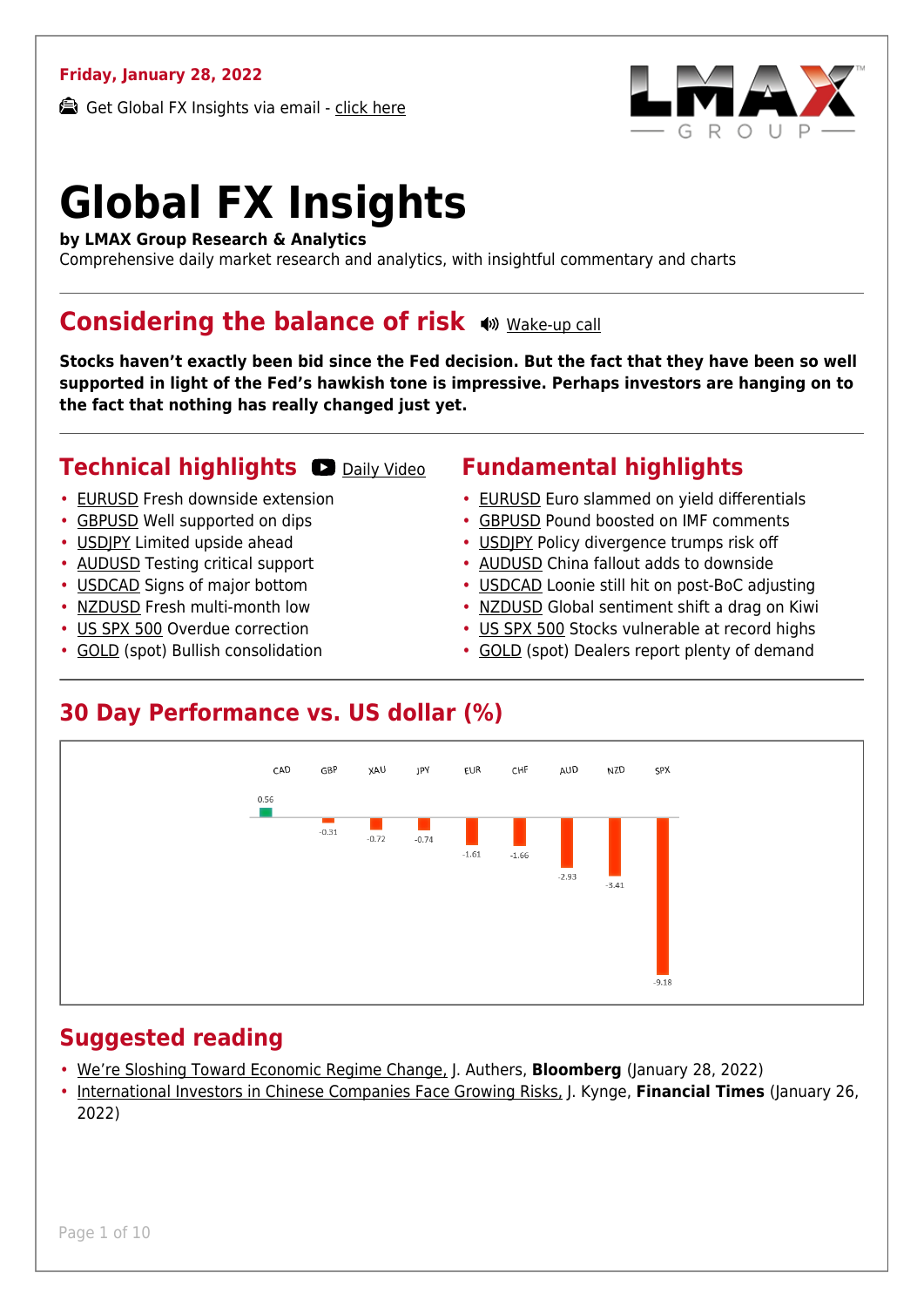### <span id="page-1-0"></span>**EURUSD – technical overview**

**The latest breakdown back below 1.1200** opens the door for a fresh downside extension towards the 1.0900 area. At this point, it will take a break back above the 2022 high at 1.1483 to take the immediate pressure off the downside.



- **R2 1.1311**  26 January high Medium
- **R1 1.1244**  27 January high Medium
- **S1 1.1100**  Figure Medium
- **S2 1.1009**  21 May high Strong

## <span id="page-1-1"></span>**EURUSD – fundamental overview**

**Most of the downside pressure on the Euro** comes from the US Dollar side of the equation, with yield differentials becoming that much more favourable to the US Dollar in the aftermath of the Fed decision. Key standouts on today's calendar come from German GDP, Eurozone confidence and sentiment reads, US personal income and spending, US core PCE, and Michigan sentiment.

## **EURUSD - Technical charts in detail**

[Watch now](https://youtu.be/I4jItPgTlpE)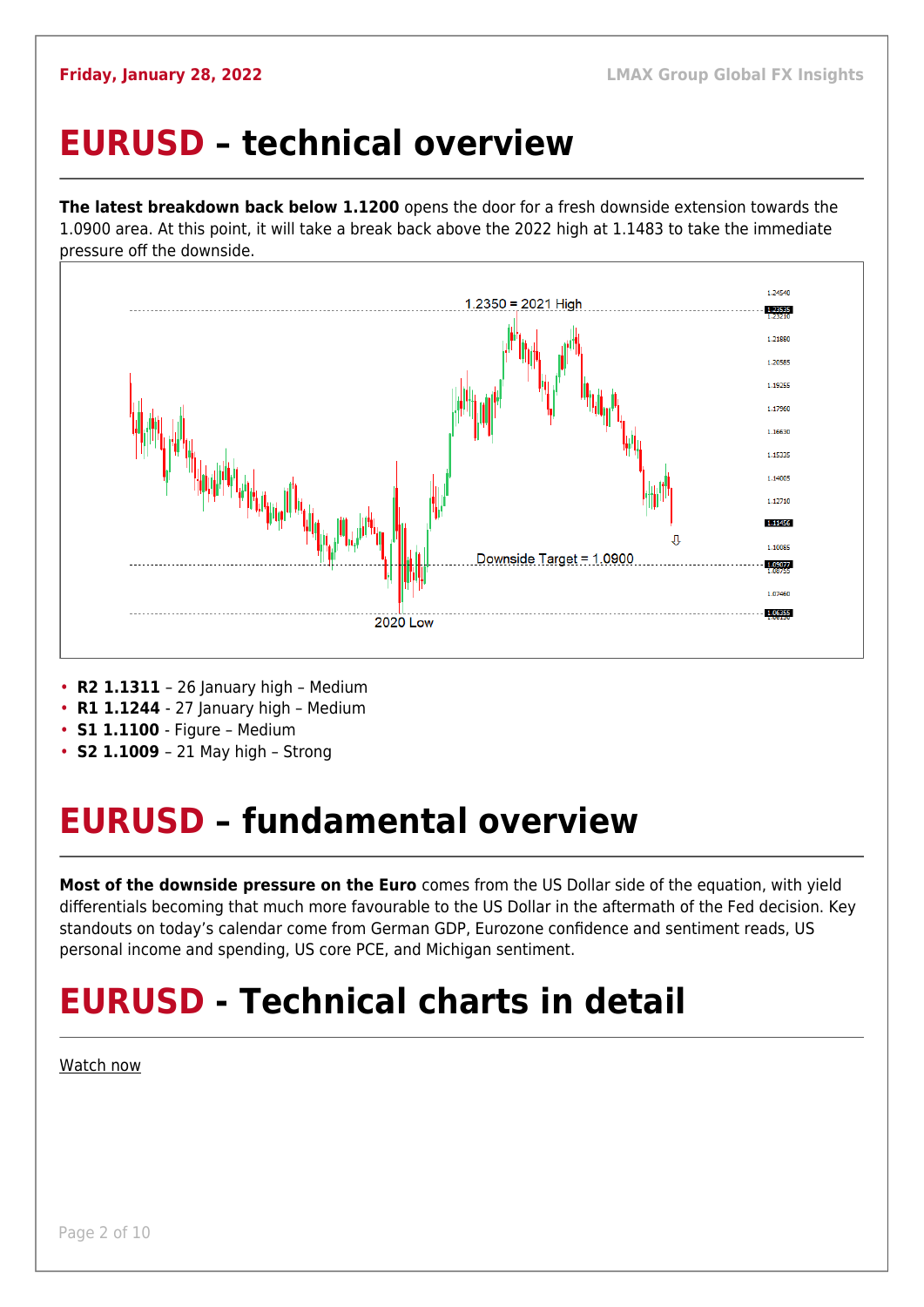### <span id="page-2-0"></span>**GBPUSD – technical overview**

**The market is in a correction phase** in the aftermath of the run to fresh multi-month highs in 2021. At this stage, additional setbacks should be limited to the 1.3000 area ahead of the next major upside extension towards a retest and break of critical resistance in the form of the 2018 high. Back above 1.3835 takes pressure off the downside.



- **R2 1.3525**  26 January high Strong
- **R1 1.3468**  27 January high Medium
- **S1 1.3358**  27 December low Medium
- **S2 1.3339**  23 December low Medium

### <span id="page-2-1"></span>**GBPUSD – fundamental overview**

**The Pound has held up relatively well against its peers**, but hasn't been able to avoid weakness against the US Dollar in the aftermath of the hawkish FOMC decision. Key standouts on today's calendar come from German GDP, Eurozone confidence and sentiment reads, US personal income and spending, US core PCE, and Michigan sentiment. [Watch now](https://youtu.be/lfyirzbzejM)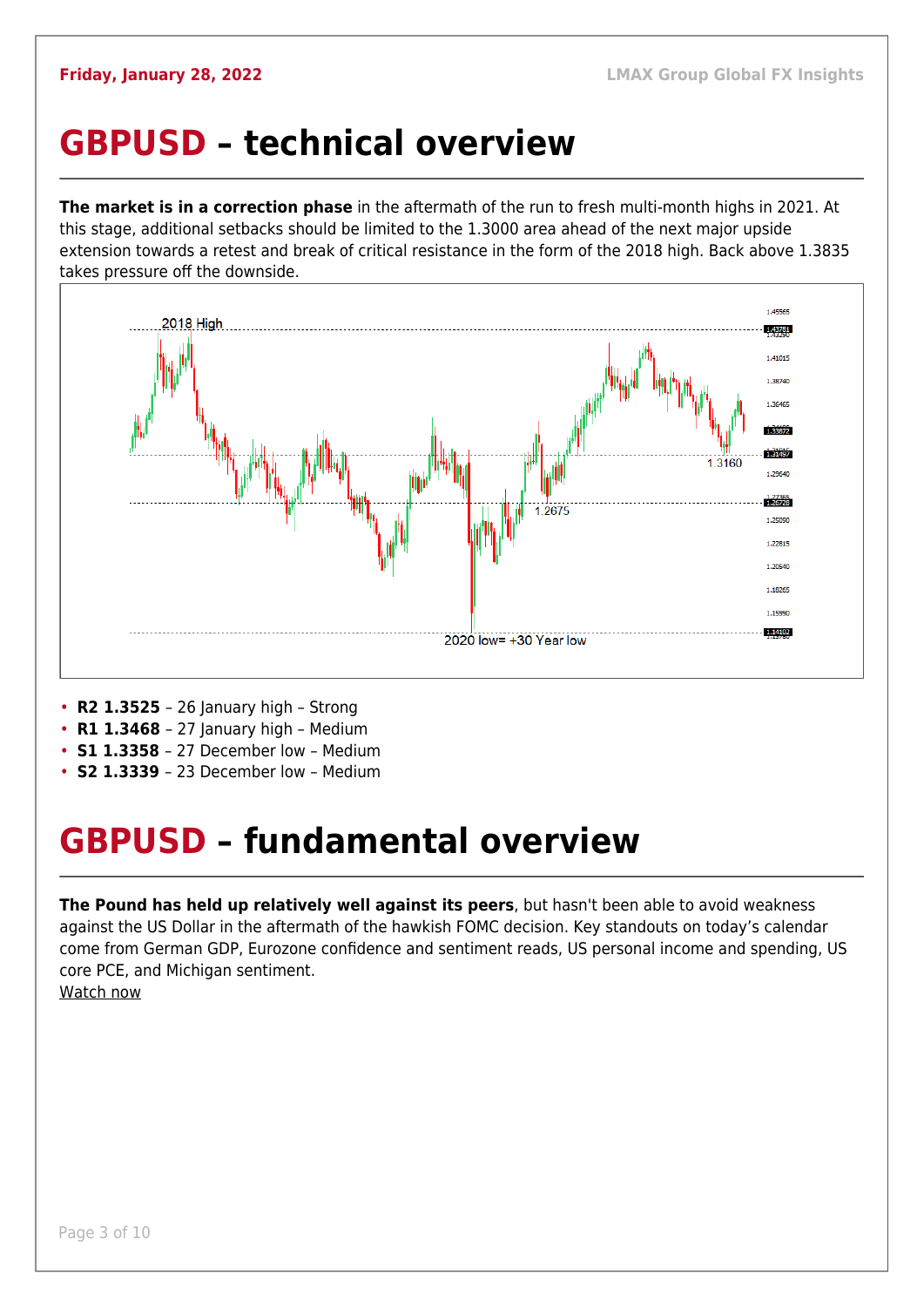## <span id="page-3-0"></span>**USDJPY – technical overview**

**The longer-term trend** is bearish despite the recent run higher. Look for additional upside to be limited, with scope for a topside failure and bearish resumption back down towards the 100.00 area. It would take a clear break back above 117.00 to negate the outlook.



- **R2 116.36**  4 January high Strong
- **R1 115.86**  10 January high Medium
- **S1 114.47** 27 January low Medium
- **S2 113.47**  24 January low Strong

## <span id="page-3-1"></span>**USDJPY – fundamental overview**

**This week's Bank of Japan January meeting Minutes** showed that several policymakers saw the need to keep easing in place and to communicate a firm stance on central bank policy. This stance has made the yield differential gap with the US Dollar that much wider in favour of the Buck, which has contributed to Yen weakness despite the risk off flow in global markets. Key standouts on today's calendar come from German GDP, Eurozone confidence and sentiment reads, US personal income and spending, US core PCE, and Michigan sentiment.

[Watch now](https://youtu.be/Oile_pDWY24)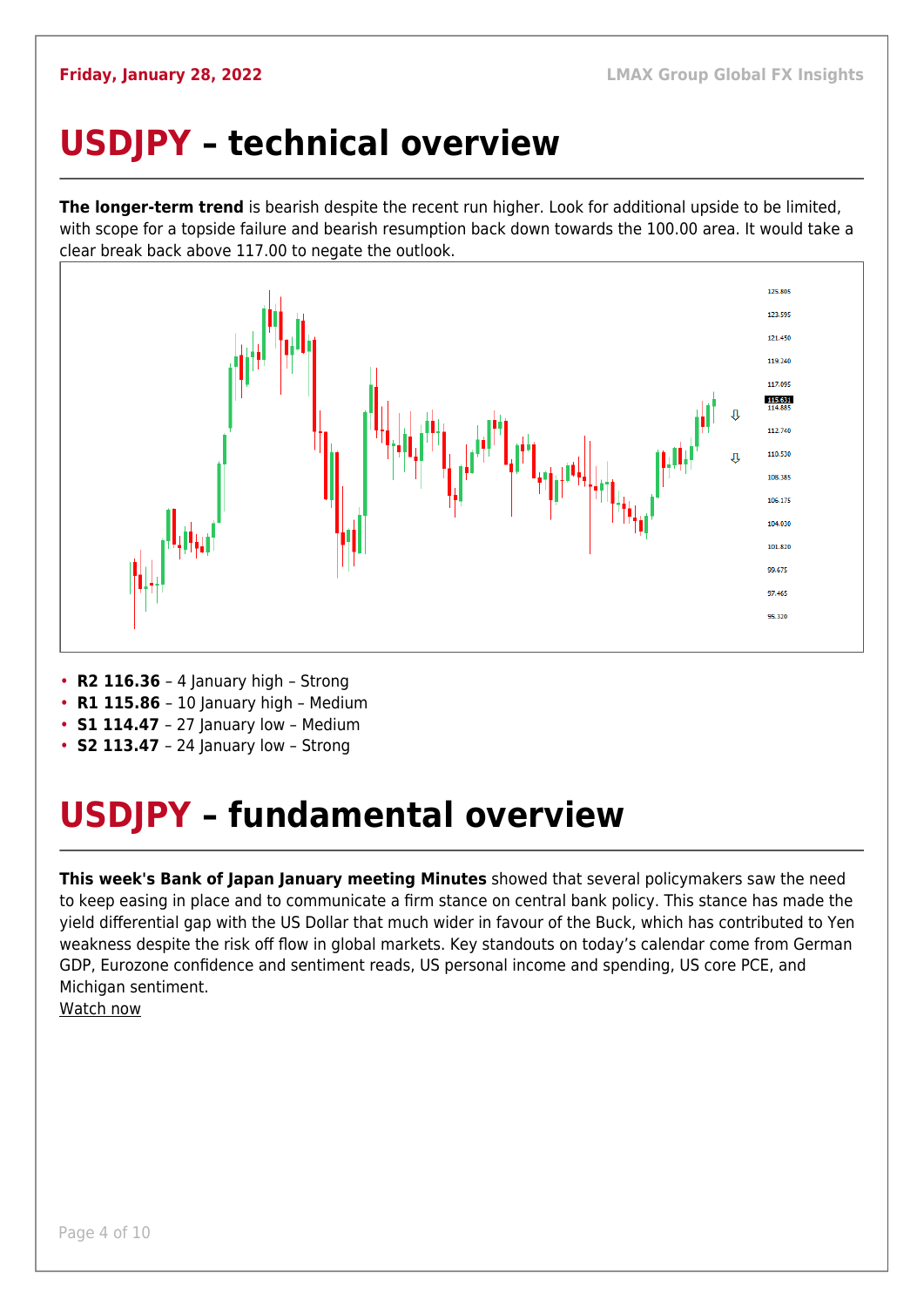### <span id="page-4-0"></span>**AUDUSD – technical overview**

**The Australian Dollar has been in the process** of a healthy correction following the impressive run towards a retest of the 2018 high in 2021. At this stage, the correction is starting to look stretched and setbacks should be well supported above 0.7000 on a weekly close basis. A weekly close below 0.7000 will force a bearish shift.



- **R2 0.7188**  24 January high Strong
- **R1 0.7122**  27 January high Medium
- **S1 0.7000**  Psychological Medium
- **S2 0.6991 November 2020 low** Strong

## <span id="page-4-1"></span>**AUDUSD – fundamental overview**

**The Australian Dollar hasn't been able to avoid** the wave of risk off flow in global markets in the aftermath of the more hawkish FOMC decision. We've also seen added downside pressure from the fallout in Chinese markets. Key standouts on today's calendar come from German GDP, Eurozone confidence and sentiment reads, US personal income and spending, US core PCE, and Michigan sentiment.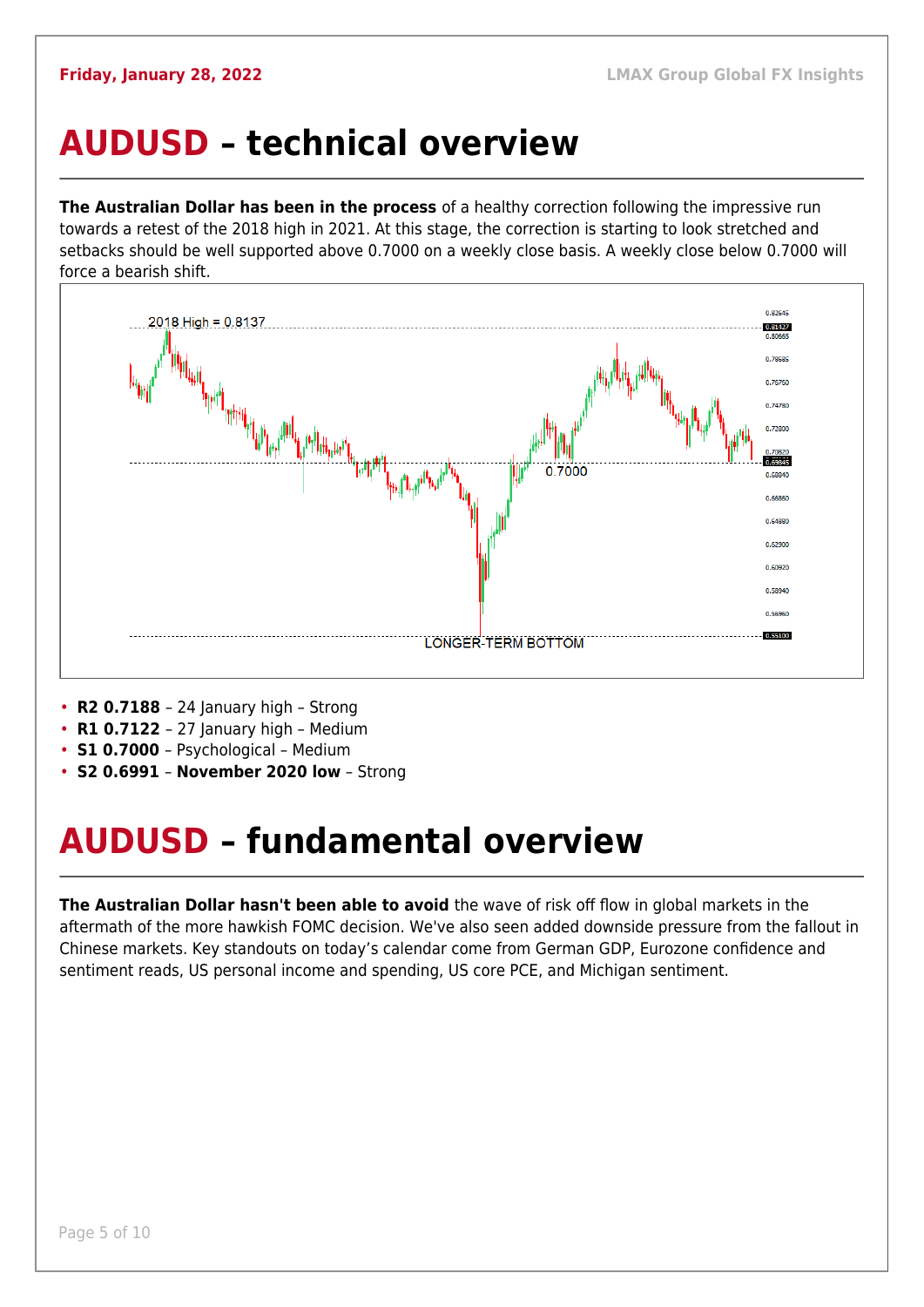#### <span id="page-5-0"></span>**USDCAD – technical overview**

**Finally signs of a major bottom in the works** after a severe decline from the 2020 high. A recent weekly close back above 1.2500 encourages the constructive outlook and opens the door for a push back towards next critical resistance in the 1.3000 area. Any setbacks should be well supported into the 1.2200s.



- **R2 1.2814**  6 January high Strong
- **R1 1.2750**  Mid-Figure Medium
- **S1 1.2560** 26 January low- Strong
- **S2 1.2450** 19 January low Medium

### <span id="page-5-1"></span>**USDCAD – fundamental overview**

**Earlier this week, the Bank of Canada** kept its benchmark rate unchanged, raised its 2022 inflation forecast to 4.2% and said the Canadian economy is at full capacity. The central bank also signaled further hikes could be imminent, and Governor Macklem later said 'everyone should expect interest rates to be on a rising path.' Still, there were many expecting a hike on Wednesday and this left the overall tone less hawkish, which weighed on the Loonie, especially in the aftermath of a hawkish FOMC decision. Key standouts on today's calendar come from German GDP, Eurozone confidence and sentiment reads, US personal income and spending, US core PCE, and Michigan sentiment.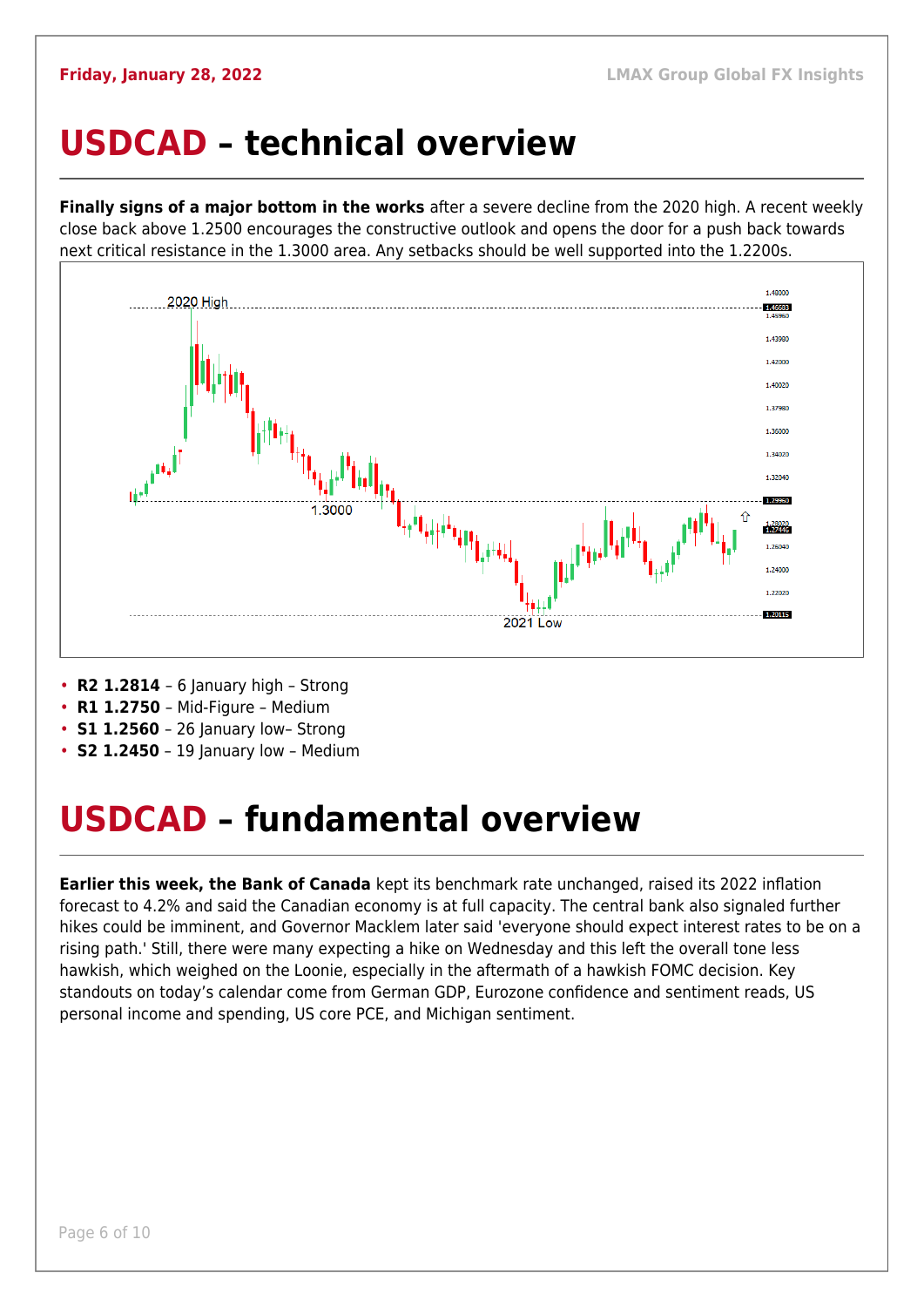### <span id="page-6-0"></span>**NZDUSD – technical overview**

**Setbacks have intensified in recent weeks** with the market trading down to fresh multi-month lows. A recent breakdown below the 0.6700 area opens the door for a drop towards 0.6500 in the sessions ahead.



- **R2 0.6728**  24 January high Strong
- **R1 0.6702**  26 January high Medium
- **S1 0.6550**  Mid-Figure Strong
- **S2 0.6500**  Psychological Medium

### <span id="page-6-1"></span>**NZDUSD – fundamental overview**

**The New Zealand Dollar has been dragged lower** to fresh multi-month lows on the back of broad based risk off flow and RBNZ policy divergence with the FOMC. Key standouts on today's calendar come from German GDP, Eurozone confidence and sentiment reads, US personal income and spending, US core PCE, and Michigan sentiment.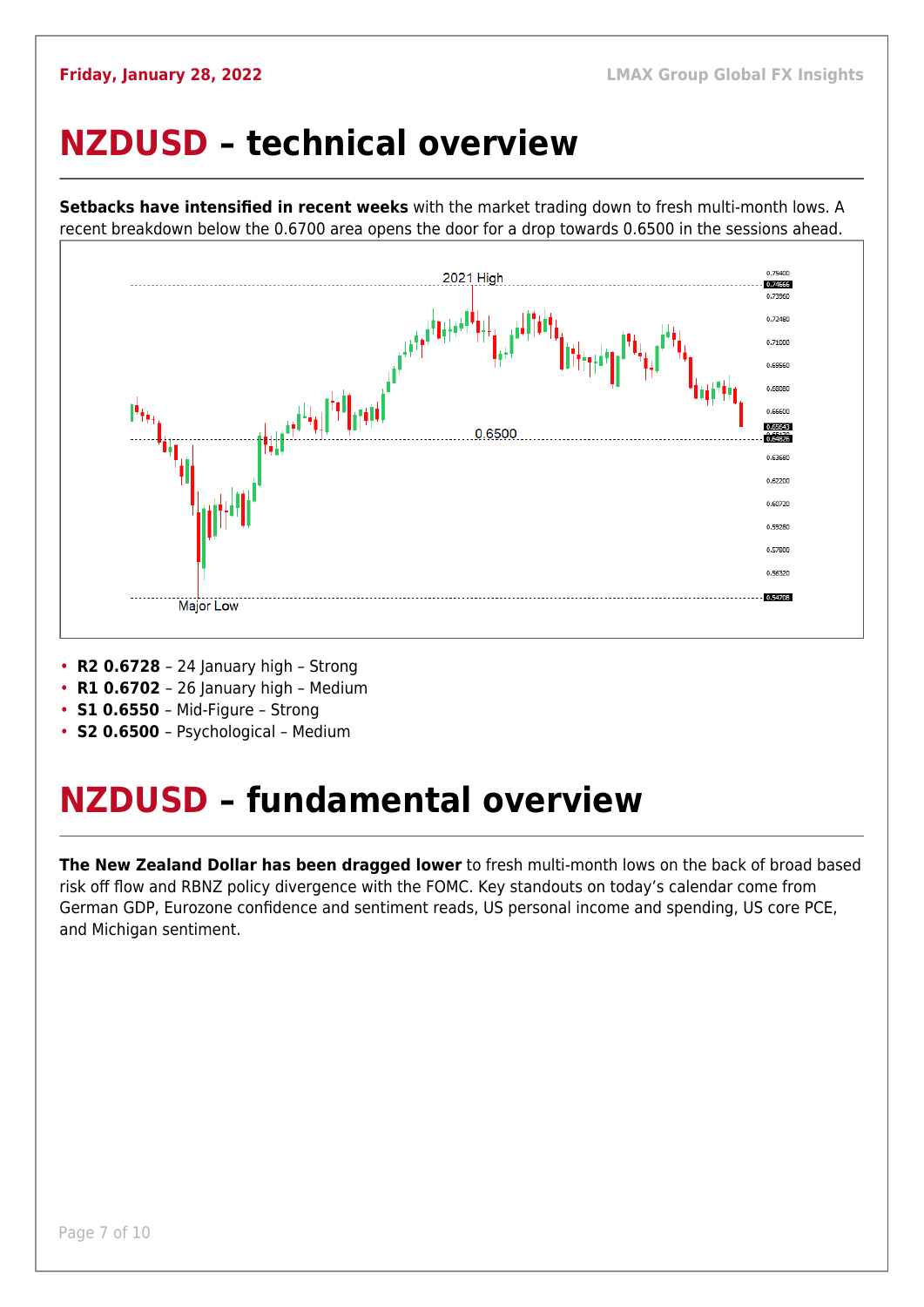#### <span id="page-7-0"></span>**US SPX 500 – technical overview**

**Longer-term technical studies are in the process of unwinding** from extended readings off record highs. The latest breakdown below 4,272 opens the door for the next major downside extension towards 3,500. Back above 4,612 will be required at a minimum to take the immediate pressure off the downside.



- **R2 4527**  19 January high Strong
- **R1 4495**  21 January high Medium
- **S1 4220**  24 January low Strong
- **S2 4200**  Round Number Medium

### <span id="page-7-1"></span>**US SPX 500 – fundamental overview**

**With so little room for additional central bank accommodation**, given an already depressed interest rate environment, the prospect for sustainable runs to the topside on easy money policy incentives and government stimulus, should no longer be as enticing to investors. Meanwhile, ongoing worry associated with coronavirus fallout and risk of rising inflation should weigh more heavily on investor sentiment in Q1 2022.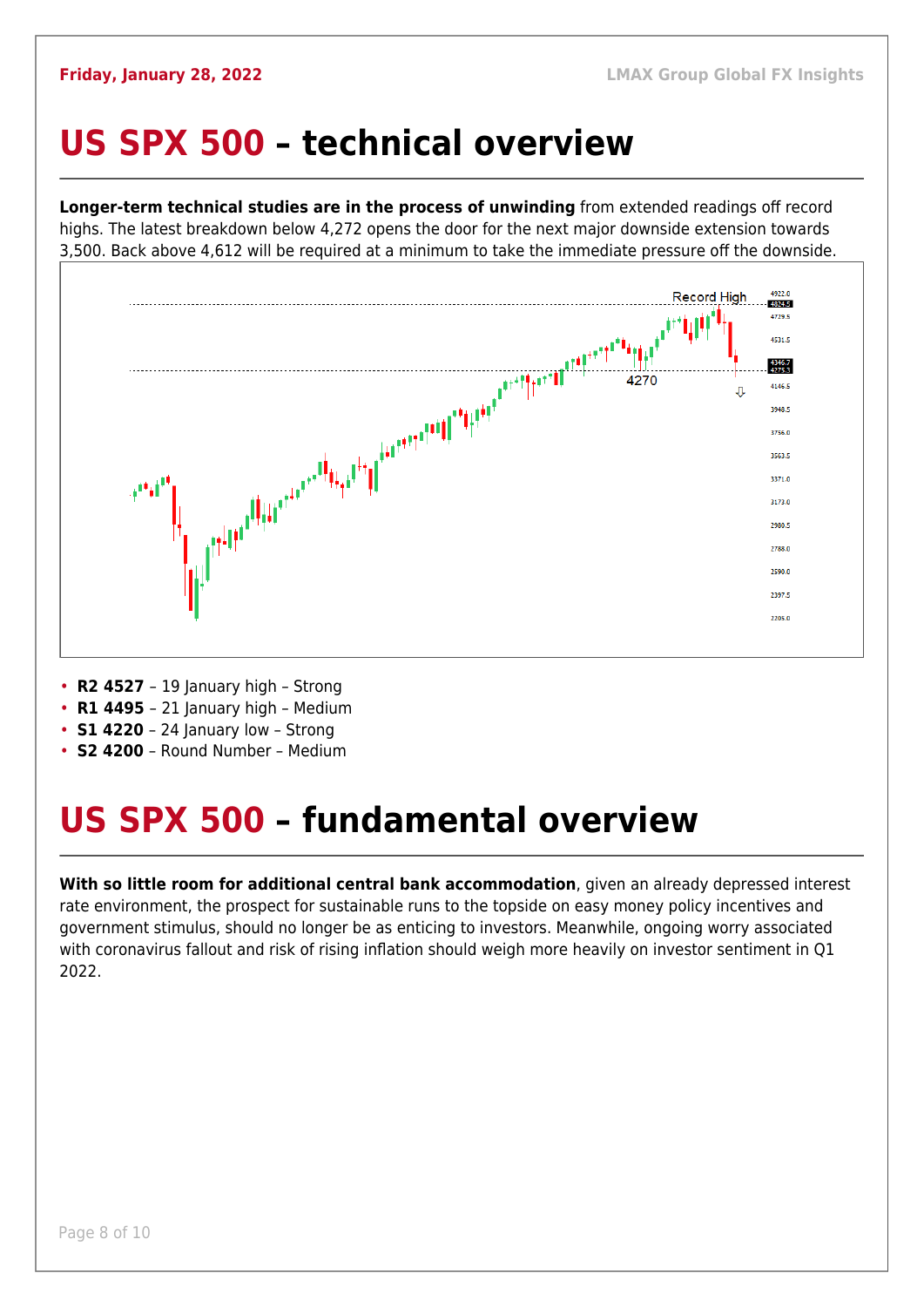## <span id="page-8-0"></span>**GOLD (SPOT) – technical overview**

**The 2019 breakout above the 2016 high** at 1375 was a significant development, opening the door for fresh record highs and an acceleration beyond the next major psychological barrier at 2000. Setbacks should now be well supported above 1600.



- **R2 1917**  1 June high Strong
- **R1 1878**  16 November high Medium
- **S1 1753**  15 December low Medium
- **S2 1722**  29 September low Strong

## <span id="page-8-1"></span>**GOLD (SPOT) – fundamental overview**

**The yellow metal continues to be well supported on dips** with solid demand from medium and longerterm accounts. These players are more concerned about exhausted monetary policy, extended global equities, and coronavirus fallout. All of this should keep the commodity well supported, with many market participants also fleeing to the hard asset as the grand dichotomy of record high equities and record low yields comes to an unnerving climax.